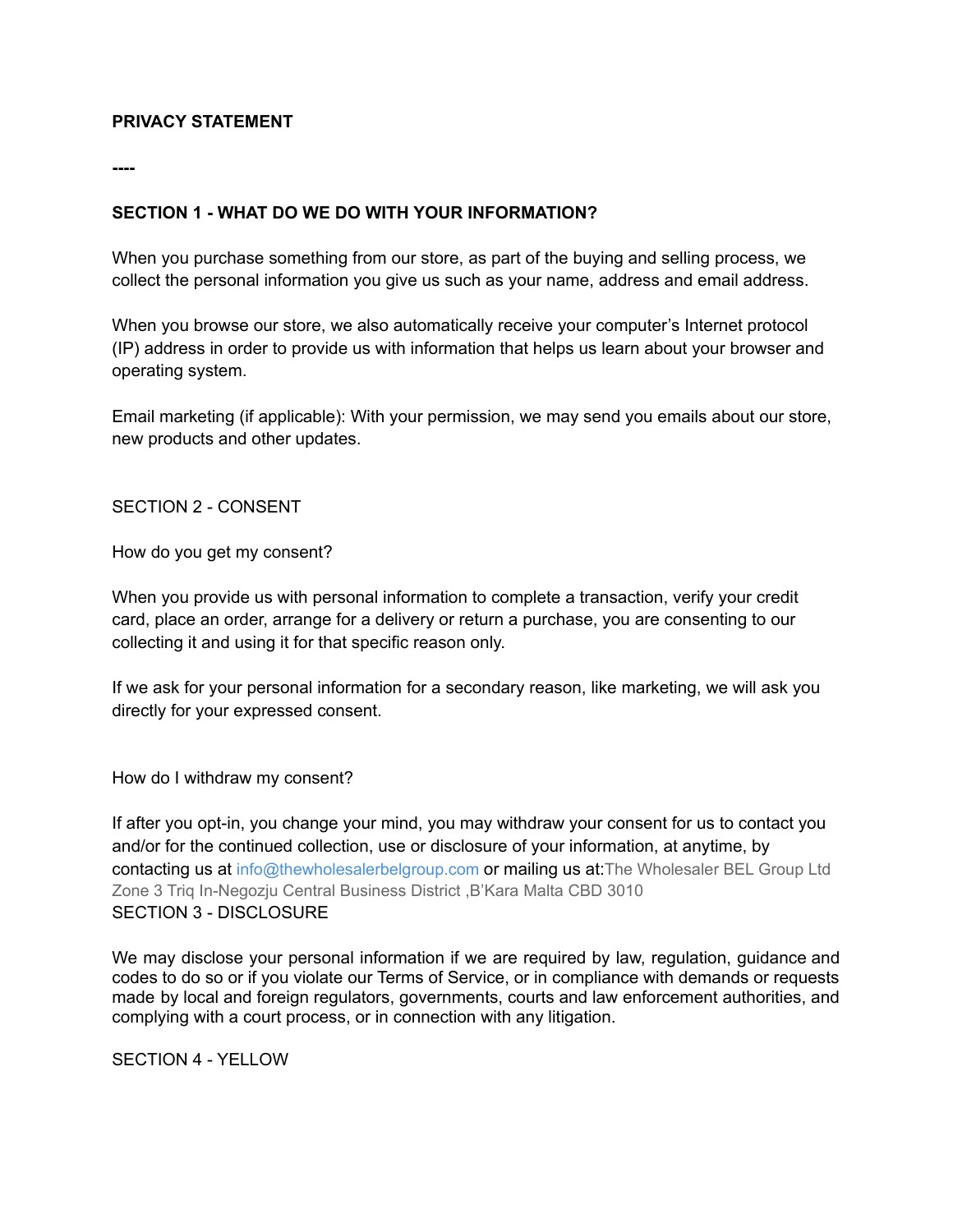Our store is designed by Yellow, Discover Local and hosted on a third party platform. They provide us with the online e-commerce platform that allows us to sell our products and services to you.

# Payment:

If you choose a direct payment gateway to complete your purchase, then a third party processor stores your credit card data. It is encrypted through the Payment Card Industry Data Security Standard (PCI-DSS). Your purchase transaction data is stored only as long as is necessary to complete your purchase transaction. After that is complete, your purchase transaction information is deleted.

All direct payment gateways adhere to the standards set by PCI-DSS as managed by the PCI Security Standards Council, which is a joint effort of brands like Visa, MasterCard, American Express and Discover.

PCI-DSS requirements help ensure the secure handling of credit card information by our store and its service providers.

## SECTION 5 - THIRD-PARTY SERVICES

In general, the third-party providers used by us will only collect, use and disclose your information to the extent necessary to allow them to perform the services they provide to us and in accordance with the law.

However, certain third-party service providers, such as payment gateways and other payment transaction processors, have their own privacy policies in respect to the information we are required to provide to them for your purchase-related transactions.

We recommend that you read their privacy policies, so you can understand the manner in which your personal information will be handled by these providers.

In particular, remember that certain providers may be located in or have facilities that are located in a different jurisdiction than either you or us. So if you elect to proceed with a transaction that involves the services of a third-party service provider, then your information may become subject to the laws of the jurisdiction(s) in which that service provider or its facilities are located.

We make every effort to use only third party providers of good repute and to ensure that they take all necessary measures to protect your data to the best of their abilities, in accordance with best industry practices and according to law.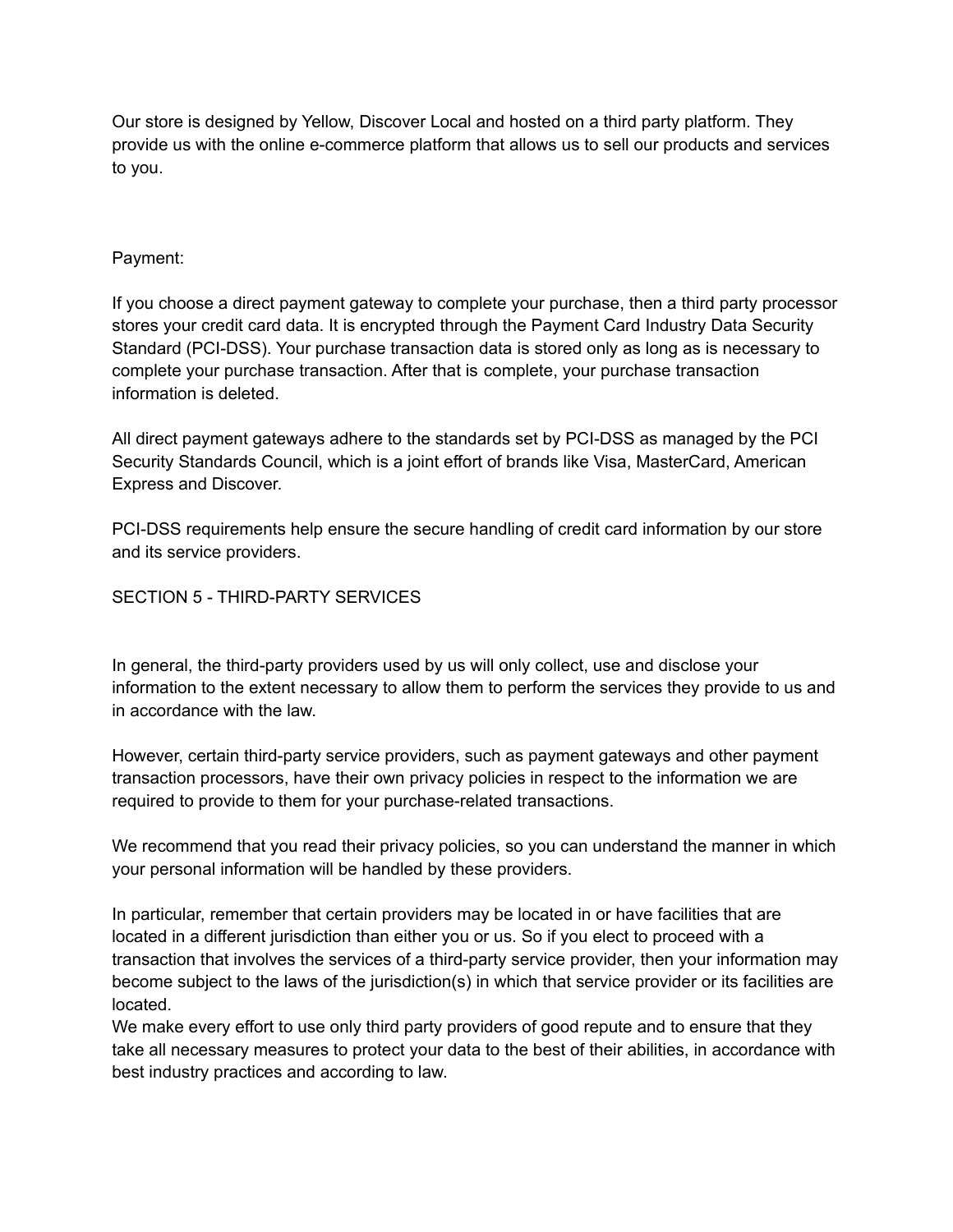As an example, if you are located in the UK and your transaction is processed by a payment gateway located in Malta, then your personal information used in completing that transaction may be subject to disclosure under Maltese legislation.

Once you leave our store's website or are redirected to a third-party website or application, you are no longer governed by this Privacy Policy or our website's Terms of Service.

#### Links

When you click on links on our store, they may direct you away from our site. We are not responsible for the privacy practices of other sites and encourage you to read their privacy statements.

## SECTION 6 - SECURITY

To protect your personal information, we take reasonable precautions and follow industry best practices to make sure it is not inappropriately lost, misused, accessed, disclosed, altered or destroyed.

#### Cookies

Here is a list of cookies that we use. We've listed them here so you can choose if you want to opt-out of cookies or not.

\_session\_id, unique token, session, Allows Google to store information about your session (referrer, landing page, etc).

## SECTION 7 - AGE OF CONSENT

By using this site, you represent that you are at least the age of majority in your state or province of residence, or that you are the age of majority in your state or province of residence and you have given us your consent to allow any of your minor dependents to use this site.

## SECTION 8 – TRANSFERS OUTSIDE THE EUROPEAN UNION

We may transfer your personal information outside of Malta. The countries to which your personal information is transferred may not offer an equivalent level of protection for personal information to the laws of Malta. Where appropriate, we will take steps to ensure your information is transferred subject to appropriate safeguards, such as by entering into data transfer agreements. Where we have put data transfer agreements or similar safeguards in place, we may be able to make a copy of this available to you if you contact us via one of the methods set out under the header "*Contact Information*" below.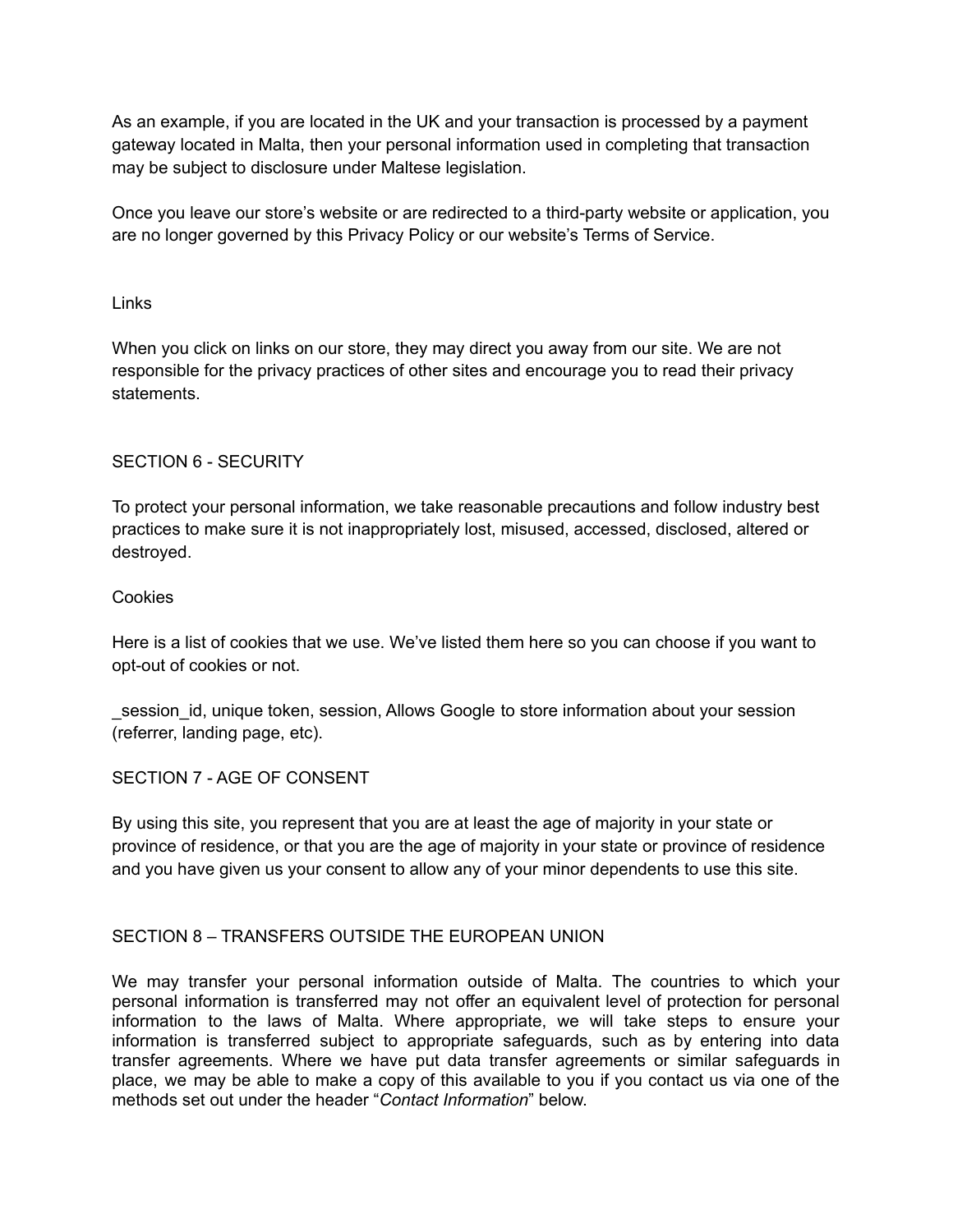#### SECTION 9 – DATA RETENTION

We have a data retention policy that sets out how long we keep your information. This policy is based on the type of information, the purpose of collection, and the system within our digital platforms in which the information is held. As a general rule, we keep your personal information for as long as we need to in order to carry out those purposes for which your data has been collected.

## SECTION 10 – YOUR RIGHTS

You have the right to:

- Ask us about the processing of your personal information, including to be provided with a copy of your personal information held by us;
- to request the correction and/or deletion of your personal information, or restrict or object to the processing of your personal information;
- to request to obtain and reuse your personal information for your own purposes across different services; and
- to complain to a competent supervisory authority, or to a court of law, if your data protection rights are violated or you have suffered as a result of unlawful processing of your personal information.

If you would like access to the information that we hold about you, if any of the information that we hold about you is inaccurate or out of date, or if you wish to restrict or object to us processing it, please let us know by getting in touch via one of the methods set out under the header "*Contact Information*" below.

If you object to our processing of your personal information, we will respect such requests in accordance with our legal obligations. Your objection may mean that we may not be able to perform the actions necessary to achieve the purposes set out above.

We may be required or entitled to retain your information to comply with legal and regulatory obligations and to protect and exercise our legal rights and legitimate interests.

In addition to those rights outlined above you also have an unconditional right to object at any time to the processing of your personal information for direct marketing purposes by contacting us via one of the methods set out under the header *"Contact Information"* below.

## SECTION 11 – CHANGES TO THIS PRIVACY POLICY

We reserve the right to modify this privacy policy at any time, so please review it frequently. Changes and clarifications will take effect immediately upon their posting on the website. If we make material changes to this policy, we will notify you here that it has been updated, so that you are aware of what information we collect, how we use it, and under what circumstances, if any, we use and/or disclose it.